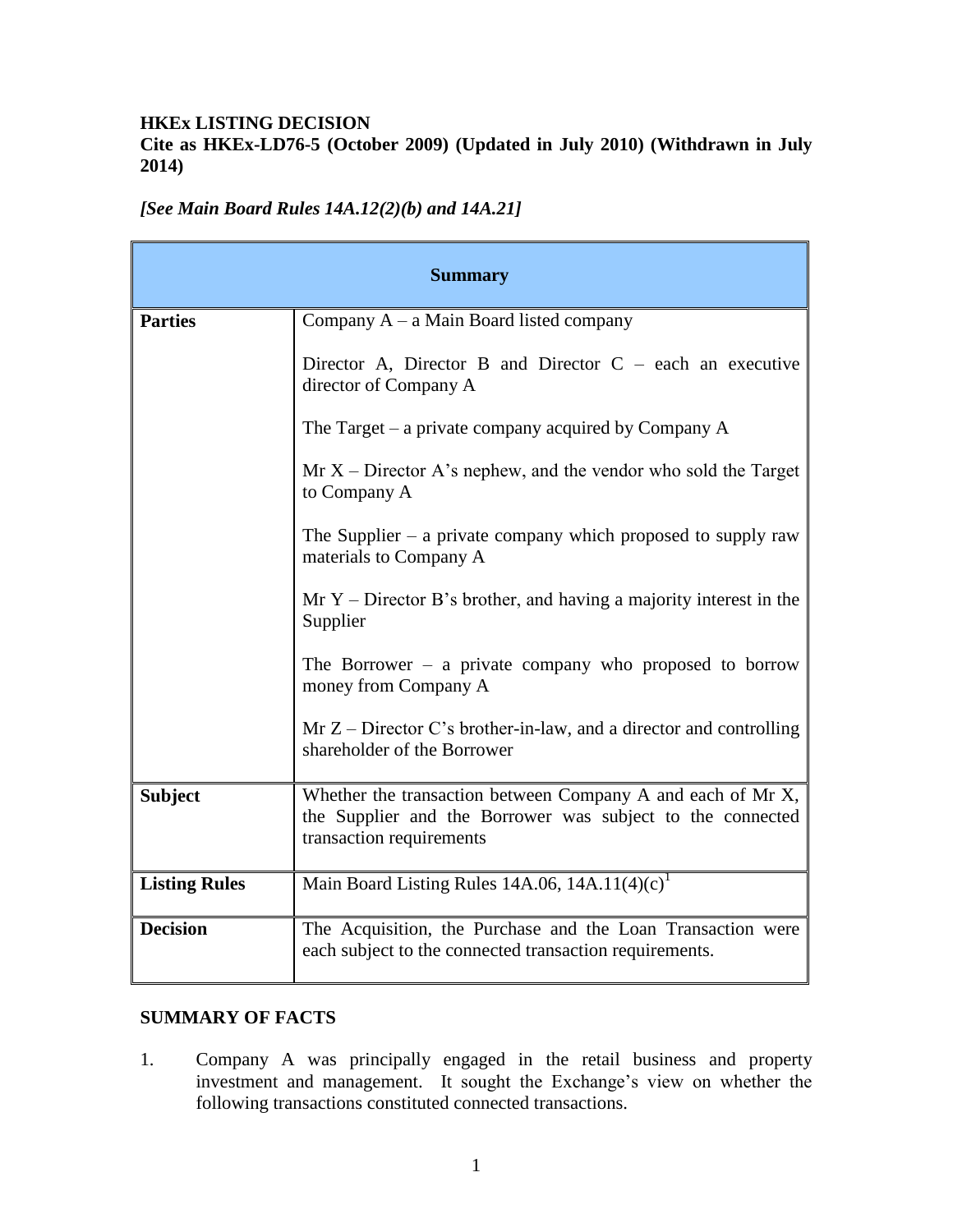#### **The Acquisition**

- 2. Company A acquired from Mr X his entire interest in the Target (the **Acquisition**).
- 3. Mr X was Director A's nephew. Before the Acquisition, Mr X had borrowed a sum of money from Director A to finance Mr X's investments in Mainland China including the Target. Director A submitted that he did not in any way otherwise involve himself in the Target's operations. Mr X repaid Director A using part of the consideration received from the Acquisition.

#### **The Purchase**

- 4. Company A proposed to purchase certain materials from the Supplier for its ordinary and usual course of business (the **Purchase**).
- 5. Mr Y was a brother of Director B. The Supplier was owned as to 80% by a company in which Mr Y had a 60% interest. The Supplier had three directors which included Mr Y and his spouse.

#### **The Loan Transaction**

- 6. Company A proposed to grant a loan to the Borrower (the **Loan Transaction**). The loan would be provided on normal commercial terms and secured by a property owned by the Borrower. The Borrower was engaged in property investment and management business.
- 7. Mr Z was Director C's brother-in-law. Both Mr Z and Director C were directors of the Borrower. The simplified shareholding structure of Company A and the Borrower is set out below:



- 8. Company A submitted that:
	- Mr Z invited Director C to join the Borrower's board because of Director C's experience in the property business.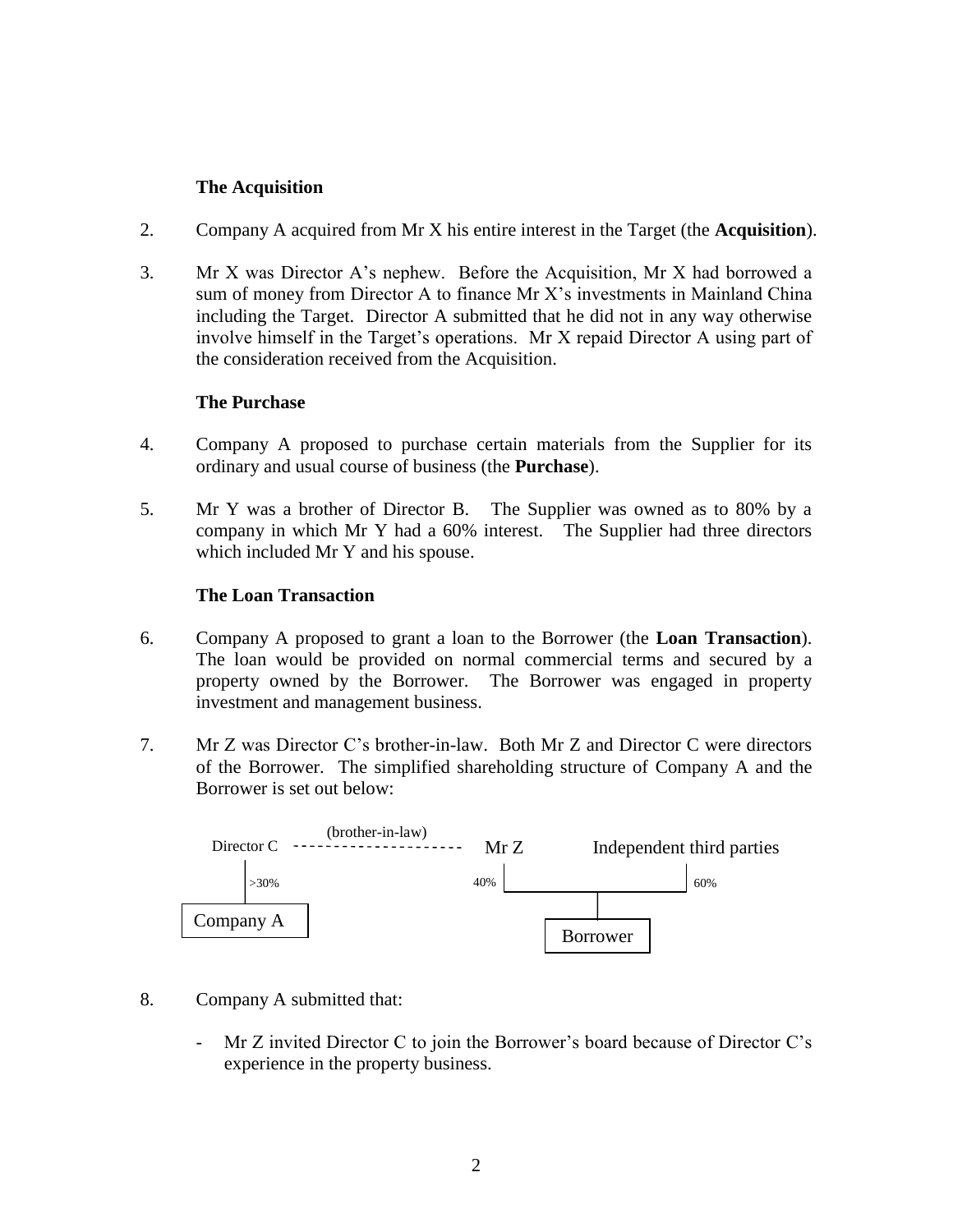- The Borrower was referred to Company A by Director C. However, Director C was not involved in the negotiation of the Loan Transaction. He had abstained from voting in the board meeting of each of Company A and the Borrower to approve the Loan Transaction.
- Director C did not have any shareholding in the Borrower. Company A took the view that the Loan Transaction would not confer any benefit on him.
- The Loan Transaction would enable Company A to earn interest income. Company A's independent non-executive directors considered that the Loan Transaction was in the interest of Company A and its shareholders.

#### **ISSUES**

9. Whether the Acquisition, the Purchase and the Loan Transaction each was subject to the connected transaction requirements.

## **APPLICABLE LISTING RULES OR PRINCIPLES**

…

10. Rule 14A.06 provides that:

The Exchange has the specific power to deem a person to be connected (see rule 14A.11(4)) …

- 11. Rule  $14A.11<sup>1</sup>$  provides that for the purposes of Chapter 14A, the definition of "connected person" includes:
	- (1) a director, chief executive or substantial shareholder … of the listed issuer;
	- …
	- (4) any associate of a person referred to in rules 14A.11(1) … . In this Chapter, an "associate" of a person referred to in rules 14A.11(1) … includes the following additional persons:-
		- (b) … and any … brother, … of, a person referred to in rules 14A.11(1) …; and
		- (c) a … brother-in-law, … nephew … of a person referred to in rules 14A.11(1) … whose association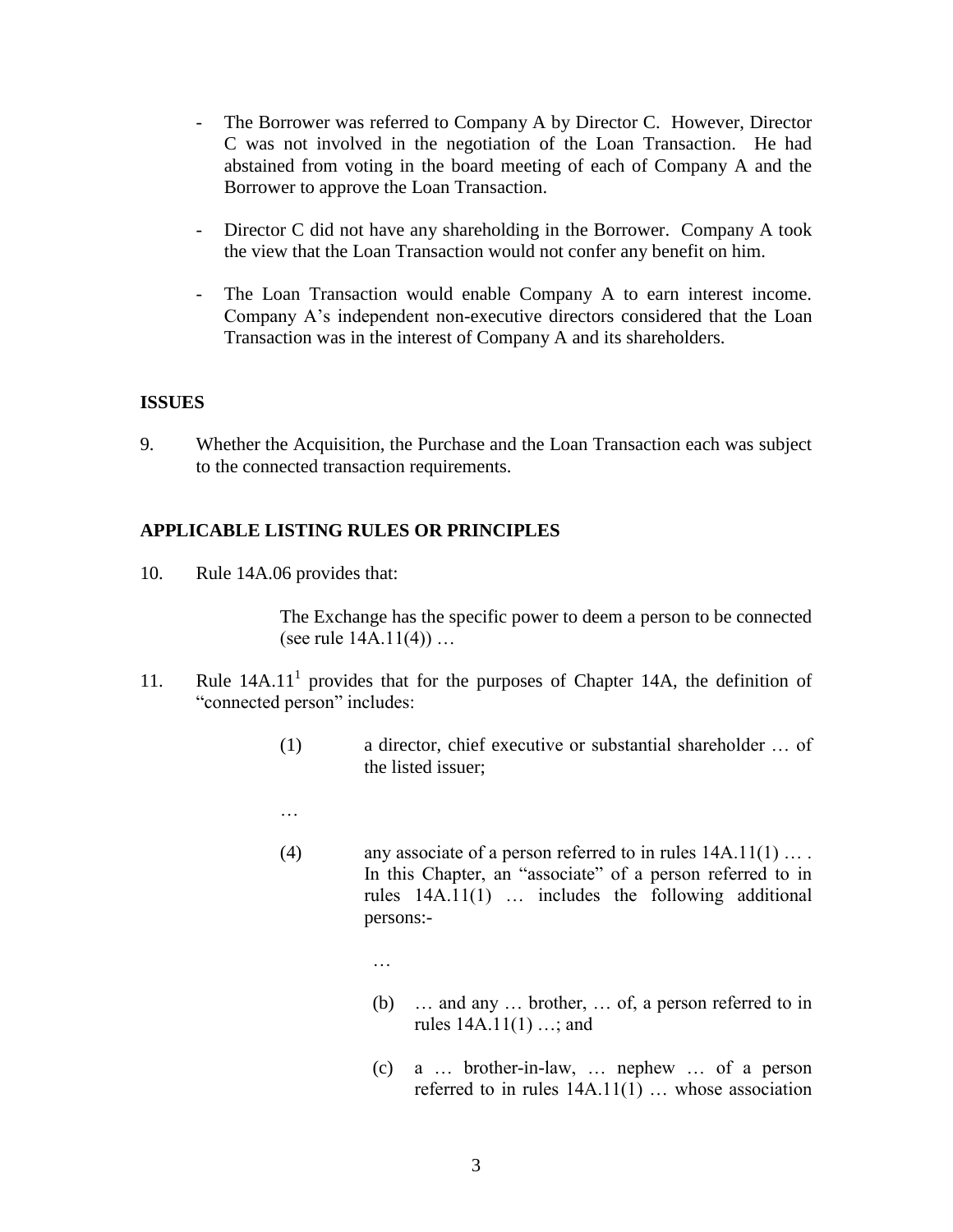with the person referred to in rules  $14A.11(1)$  ... is such that, in the opinion of the Exchange, the proposed transaction should be subject to the requirements of this Chapter. Listed issuers must notify the Exchange of any proposed transaction with these parties unless the transaction is exempt under rules 14A.31 or 14A.33. Listed issuers must also provide information to the Exchange to demonstrate whether or not these parties should be regarded as associates of the person referred to in rules  $14A.11(1) \ldots$ ;

## **ANALYSIS**

- 12. The connected transaction rules seek to safeguard against connected persons taking advantage of their positions to the detriment of minority shareholders of the issuer.
- 13. Rule 14A.06 provides that the Exchange has the specific power to deem a person to be connected. This power is usually exercised in respect of a particular transaction. When applying Rule 14A.06, the Exchange considers all relevant facts and circumstances surrounding the transaction. Particular regard would be given to the substance rather than the form of the transaction and any arrangements that are designed to circumvent the spirit and intent of the connected transaction rules.

#### **The Acquisition**

…

14. The relationship and financing arrangement between Director A and Mr X demonstrated that Mr X had a close association with Director A concerning the Acquisition. It was possible for Director A to take advantage of his position in Company A to benefit himself and Mr X through the Acquisition. This case fell within Rule 14A.11(4)(c).

#### **The Purchase**

- 15. Mr Y was an associate of Director B and therefore a connected person. Since the Supplier was only an associate of Mr Y but not Director B, he did not fall into the definition of connected person in Rule  $14A.11<sup>1</sup>$ .
- 16. Mr Y held a majority interest in the Supplier and, together with his spouse, controlled the Supplier's board of directors. It was possible for Director B to take advantage of his position to benefit the Supplier through the Purchase. The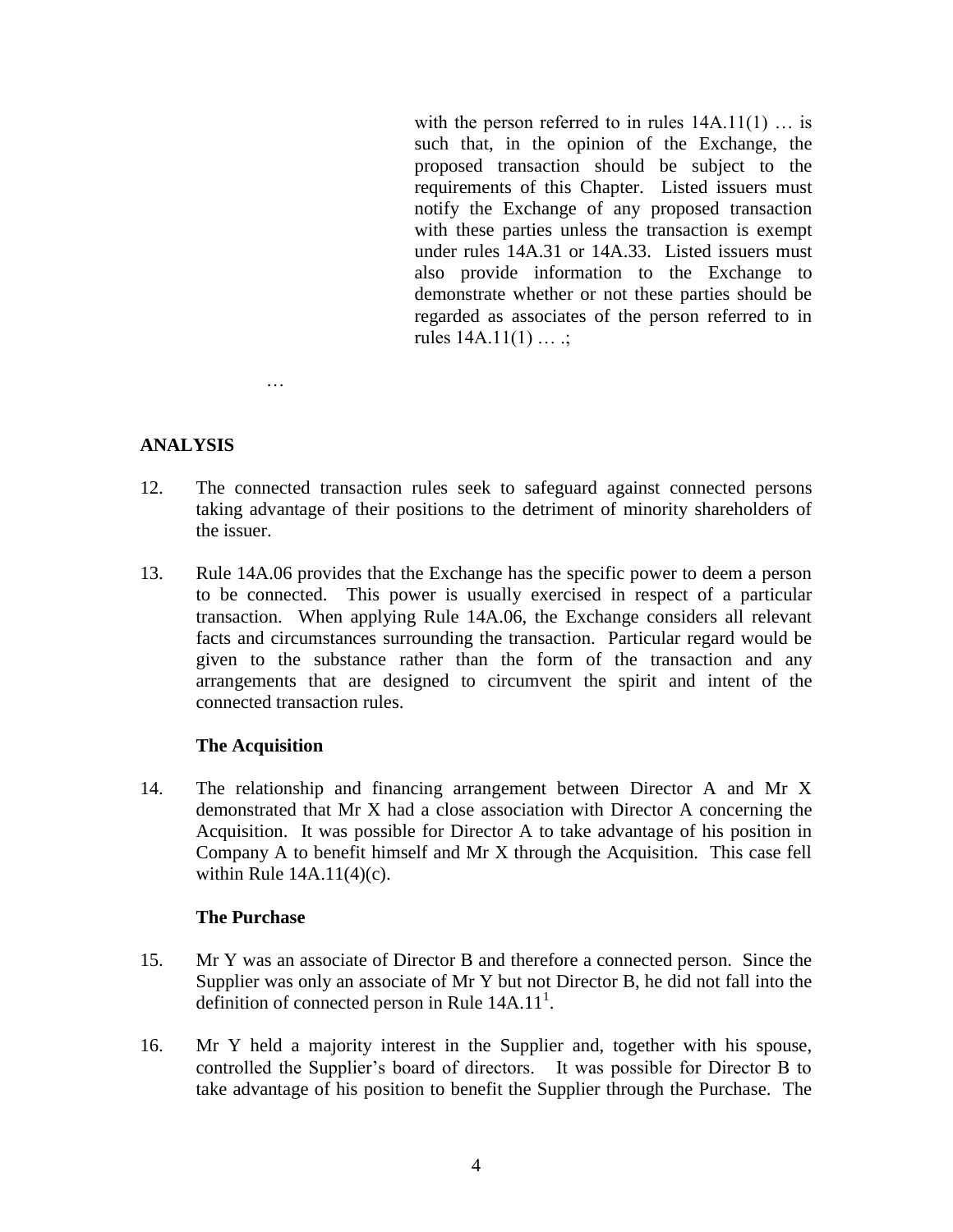Exchange considered it necessary to deem the Supplier a connected person of Company A in light of the circumstances.

## **The Loan Transaction**

- 17. Director C was a connected person of Company A under Rule 14A.11(1). Since the Borrower was only an associate of Mr Z but not Director C, it did not fall within the definition of connected person under Rule 14A.11.
- 18. Nevertheless, the Exchange decided to deem the Borrower a connected person of Company A for the Loan Transaction because:
	- Director C was a brother-in-law of Mr Z who had a controlling interest in the Borrower. Director C was invited by Mr Z to join the Borrower's board of directors.
	- The Loan Transaction involved Company A granting a loan to the Borrower. Money lending activity was not Company A's ordinary and usual course of business.
	- The circumstances surrounding the Loan Transaction and Director C's association with Mr Z and the Borrower suggested that it was possible for Director C to take advantage of his position in Company A to benefit the Borrower through the Loan Transaction. The Exchange considered that the Loan Transaction should be subject to the connected transaction requirements and deemed the Borrower a connected person.

# **DECISION**

19. The Acquisition, the Purchase and the Loan Transaction each was subject to the connected transaction requirements.

## *Note:*

*1. Rule 14A.11(4) was amended in June 2010. Under the amended rule 14A.11(4), the definition of "associate" includes a company in which any of the connected person's relative referred to in paragraph (b) or (c) of the rule has a majority control (i.e. a control of more than 50% of the voting power at the company's general meetings or the composition of a majority of the company's board of director).* 

*Since Mr. Y and his spouse together had a majority control over the Supplier, it would be a connected person under the amended rule 14A.11(4). The Purchase is*